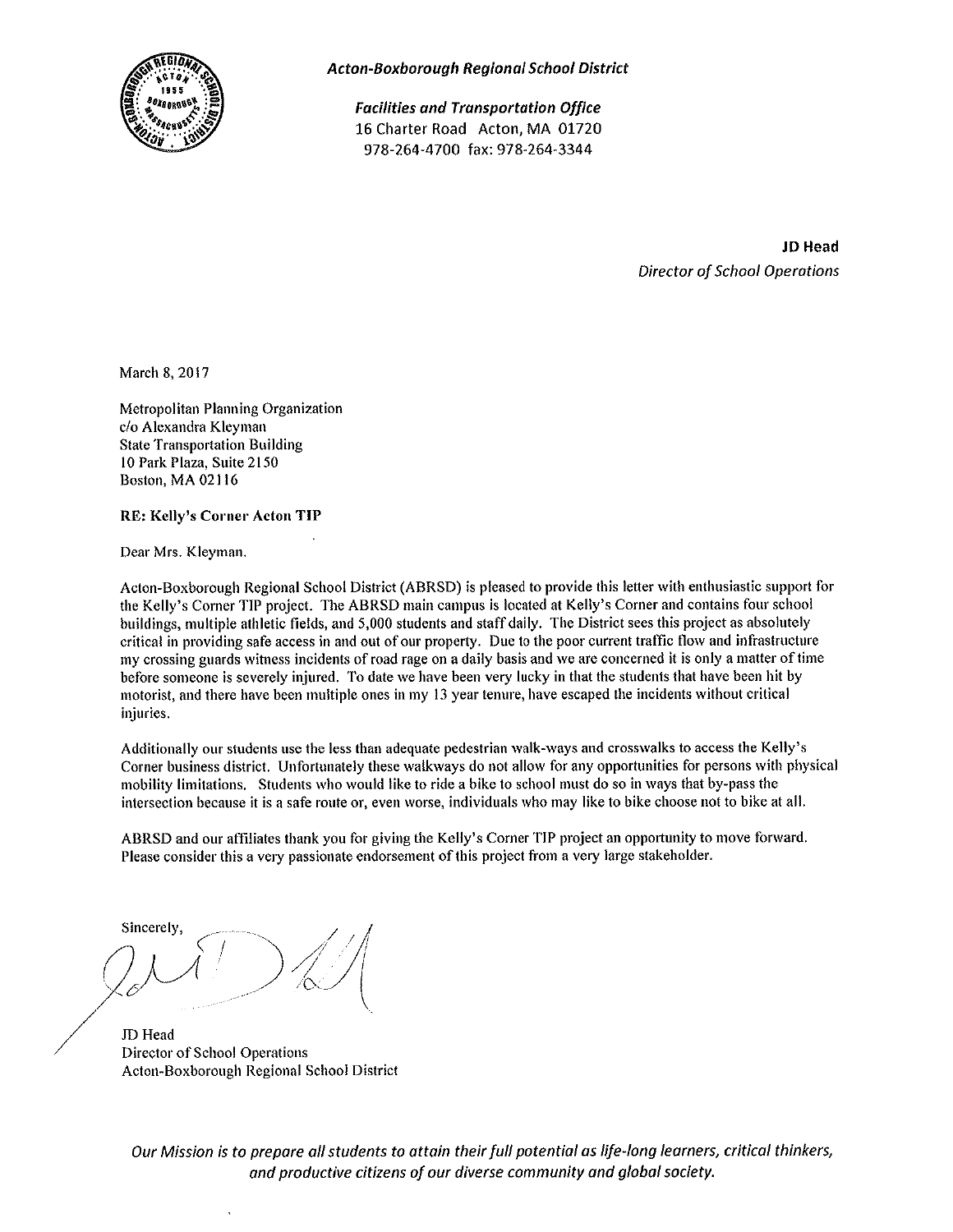

**TOWN OF WATERTOWN** DEPARTMENT OF PUBLIC WORKS **124 ORCHARD STREET** WATERTOWN MA 02472

(P) 617-972-6420 (F) 617-972-6402

Gerald S. Mee Jr. Superintendent

March 30, 2017

Ms. Alexandra Kleyman, AICP TIP Manager **Central Transportation Planning Staff** 10 Park Plaza, Suite 2150 Boston, MA 02116

Watertown – Rehabilitation of Mount Auburn Street  $RE:$ MassDOT Project File Number 607777

On behalf of the Town of Watertown, I would like to express our support for the Rehabilitation of Mount Auburn Street (MassDOT Project File #607777). Mount Auburn Street, signed Route 16, is a major corridor in the Town, connecting Watertown Square and the East End of Watertown with Cambridge. The Perkins School for the Blind, Watertown High School, Hosmer Elementary School, and Coolidge Square Business District are served by Mount Auburn Street, in addition to major business institutions and residential areas. The Route 71 trackless trolley, which traverses Mount Auburn Street, has been identified as a key bus route, with transit ridership ranked in the top 15 of the entire system.

There are a number of safety issues with the current road layout. The Coolidge Square segment of the corridor has been identified as a High Crash Location by MassDOT. Many sidewalks and handicapped ramps do not meet current ADA standards and have poor visibility. There are no bicycle accommodations.

The Town has adopted a Complete Streets approach to the design, attempting to balance the needs of all users in the corridor. The proposed project will transform the Mount Auburn Street corridor from its existing configuration as a four-lane arterial roadway designed solely to process through traffic into a bicycle- and pedestrian-friendly street serving the community, consistent with the goals of the Town's 2015 Comprehensive Plan. Reducing the roadway cross section from four vehicular travel lanes to two vehicular lanes will allow for the inclusion of bicycle lanes and wider sidewalks. Additional pedestrian safety improvements include curb extensions at crosswalks to reduce crosswalk lengths and increase pedestrian visibility. The project seeks to improve transit reliability through the use of transit signal priority and/or bus queue lanes, where appropriate.

Over the past year, the Town has been in continuous contact with its partners, including MassDOT, MBTA, DCR, and City of Cambridge. A number of community meetings have also been held regarding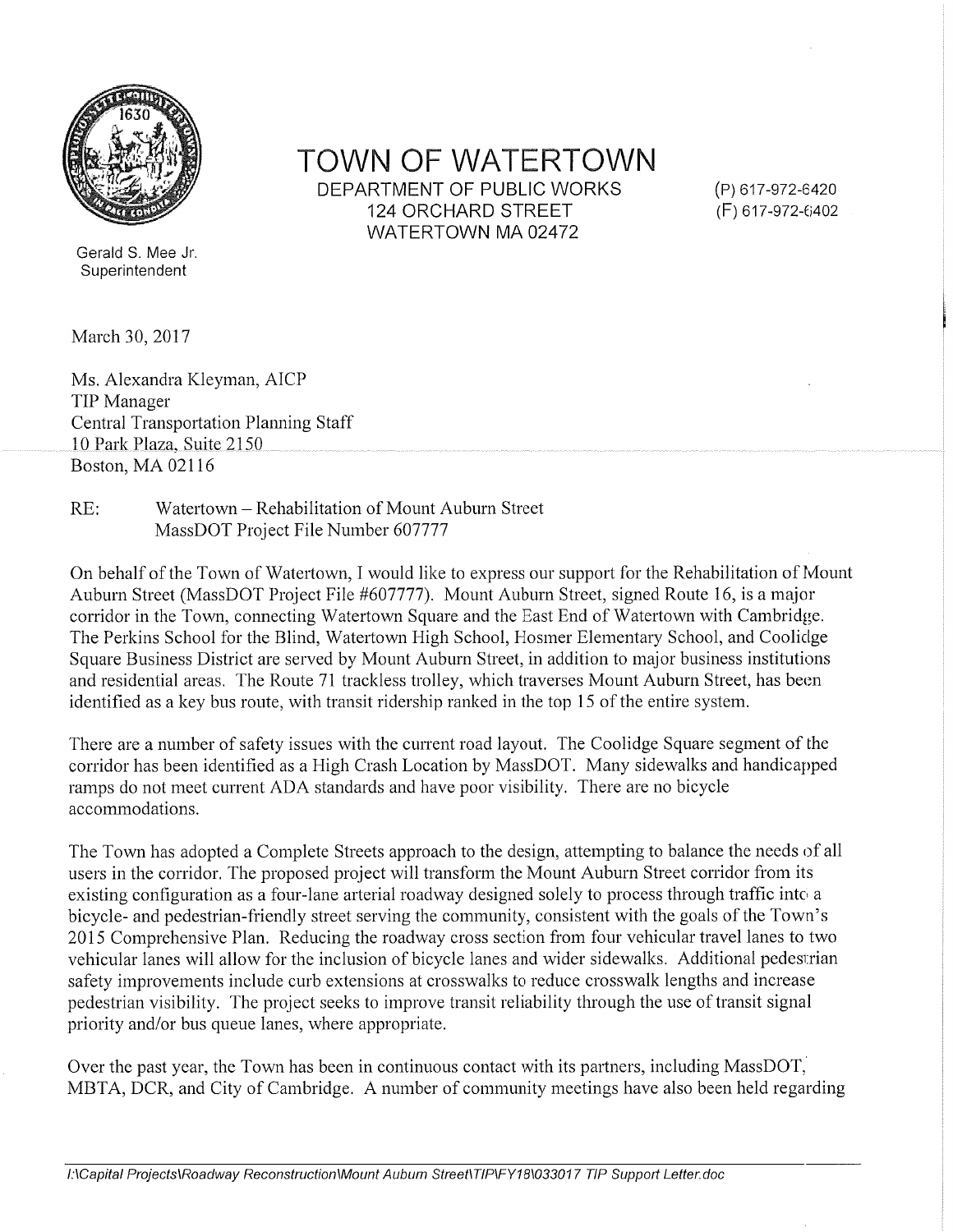the project, most recently in December, 2016. The Town is using this input to further refine our plans in anticipation of a formal submittal to MassDOT later this year.

The Town wishes to thank CTPS and the MPO for their consideration for this important project for the Town and the Boston metropolitan region. It contains a number of elements of key importance to the TIP program, including significant safety improvements for all users, improvements to the pedestrian and bicycle network as well as transit assets, reductions in congestion and delays for vehicles and transit, as well as air quality and stormwater management improvements. Given the regional importance of this project and the pressing needs of the corridor, we urge you to consider programming the project as part of the  $FY'18 - FY'22 TIP program$ .

Please feel free to contact me at the number listed above if you have any questions or concerns regarding our project.

Sincerely,

Matthew Slumn

Matthew I. Shuman, P.E. Town Engineer

 $Cc$ : Michael J. Driscoll, Town Manager Gerald S. Mee, Jr., DPW Superintendent Steven Magoon, DCDP Director